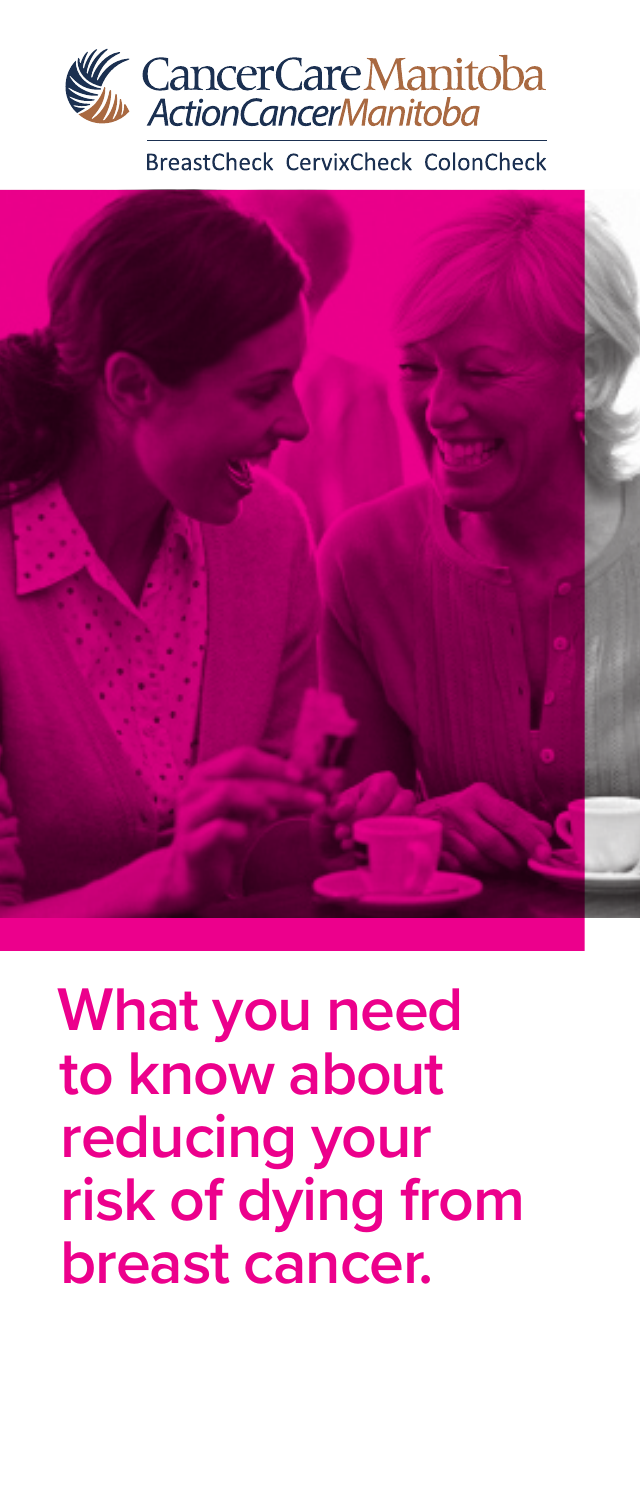#### BREASTCHECK



#### **Out of 1,000 clients screened at BreastCheck, about 90-95% will have a normal result.**

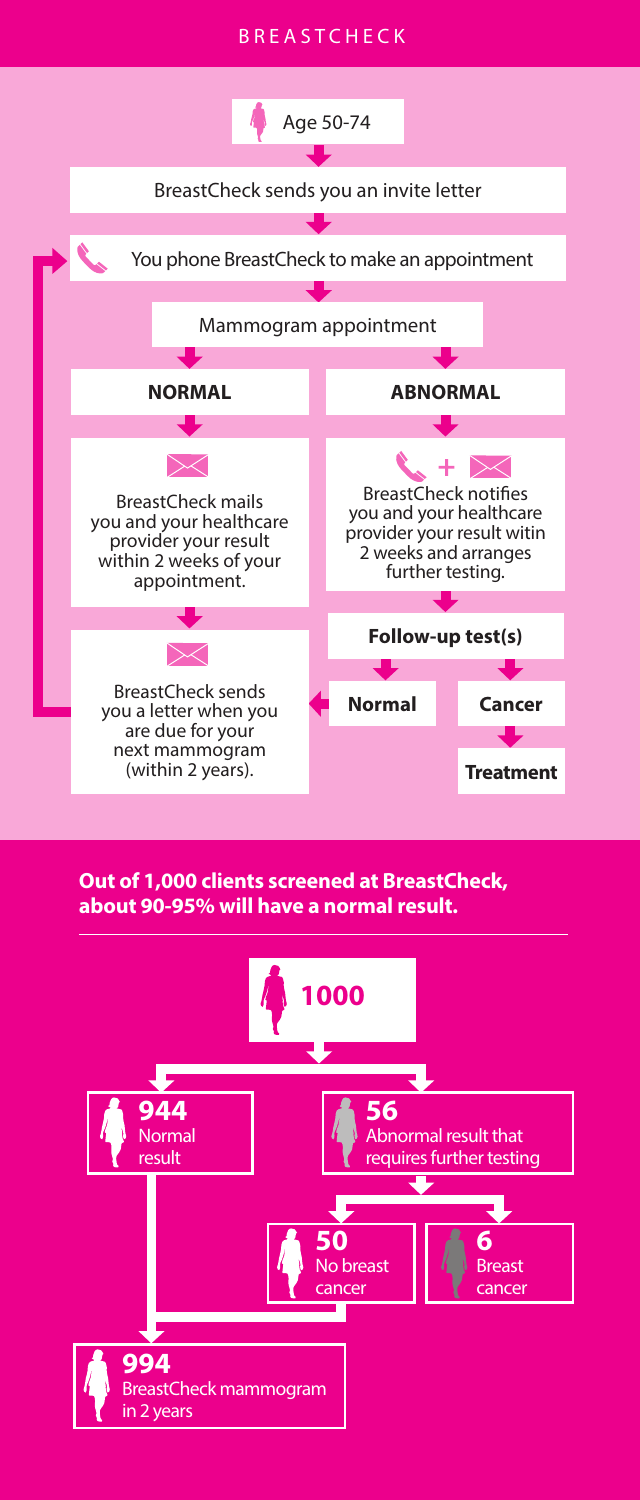## **BreastCheck Facts**

Regular screening mammograms can find breast cancer early and reduce your risk of dying from breast cancer.

## **What is breast cancer?**

Breast cancer happens when too many cells grow in one area of the breast and form a mass. It is the most common cancer diagnosed in Canadian women.

When breast cancer is found early, there may be more treatment options and a better chance of a cure. **Regular screening mammograms are the best way to find breast cancer early.**

#### **QUICK FACTS**

- 8 out of 10 breast cancers occur in women age 50 or older.
- Regular mammograms can find breast cancer 2 to 3 years before it can be felt by you or your doctor.
- Only 10% of women diagnosed with breast cancer have a family history of breast cancer.
- Every year around 900 Manitoban women are diagnosed with breast cancer and 200 will die from the disease.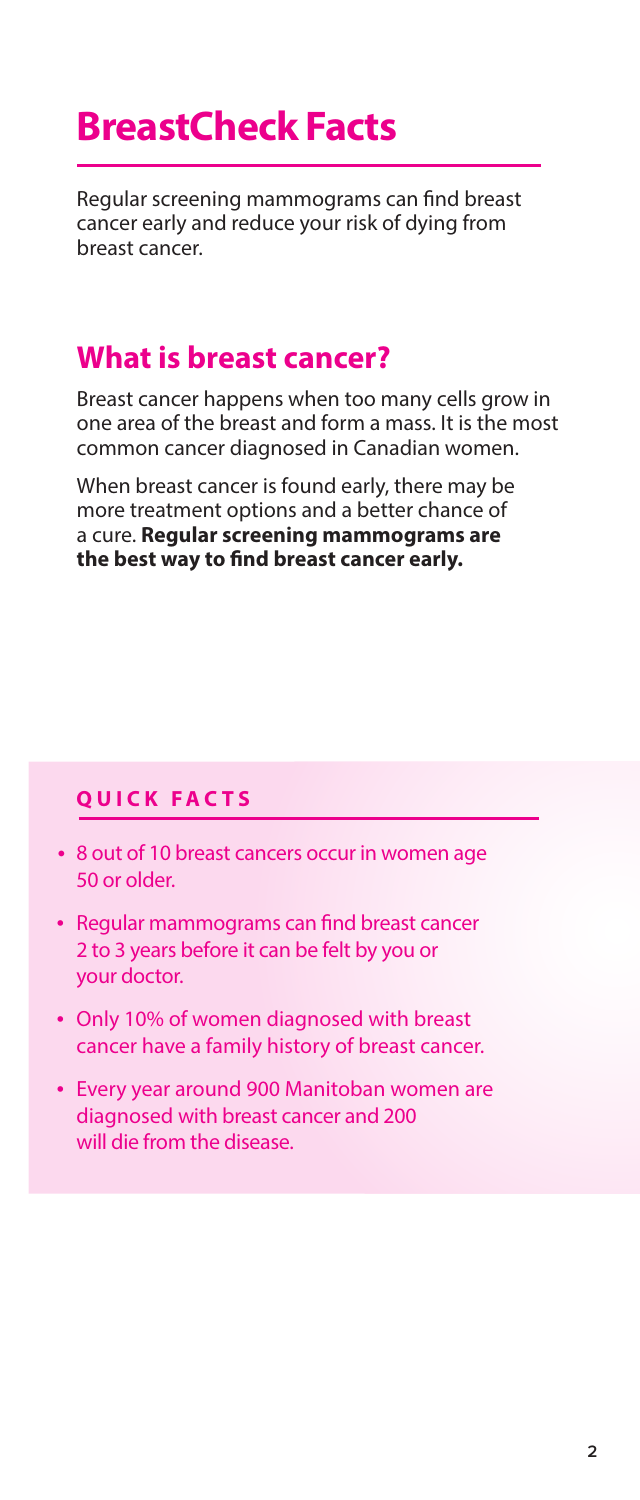## **What can I do to decrease my risk of dying from breast cancer?**

## **1 Get checked**

**Mammograms are the best way to find breast cancer early. When found early, there may be more treatment options and a better chance of a cure.**

## **Who should get checked?**

**Most women 50 to 74 years of age should have a screening mammogram every 2 years.** Trans men and women may need regular mammograms. Talk with your healthcare provider about your individual risk for breast cancer.

## **What is a mammogram?**

A mammogram is an x-ray of the breast tissue. An x-ray is a type of radiation that can pass through the body and is used to make an image of tissue and bones.

## **Am I at risk for breast cancer?**

The causes of breast cancer are not known. However, there are many things that can increase your risk. **The most common risk factors for breast cancer are:**

- **being female, and**
- **being over age 50.**

## **How can I get checked?**

BreastCheck has four screening clinics (Winnipeg, Brandon, Thompson, and Morden/Winkler) which accept appointments year-round and two mobile clinics that travel to nearly 90 rural and northern communities on a two-year cycle.



#### **Visit**

**cancercare.mb.ca/screening** to find the closest clinic to you and when the mobile will be in your area.

Call BreastCheck at **1-855-95-CHECK** to book an appointment at any location.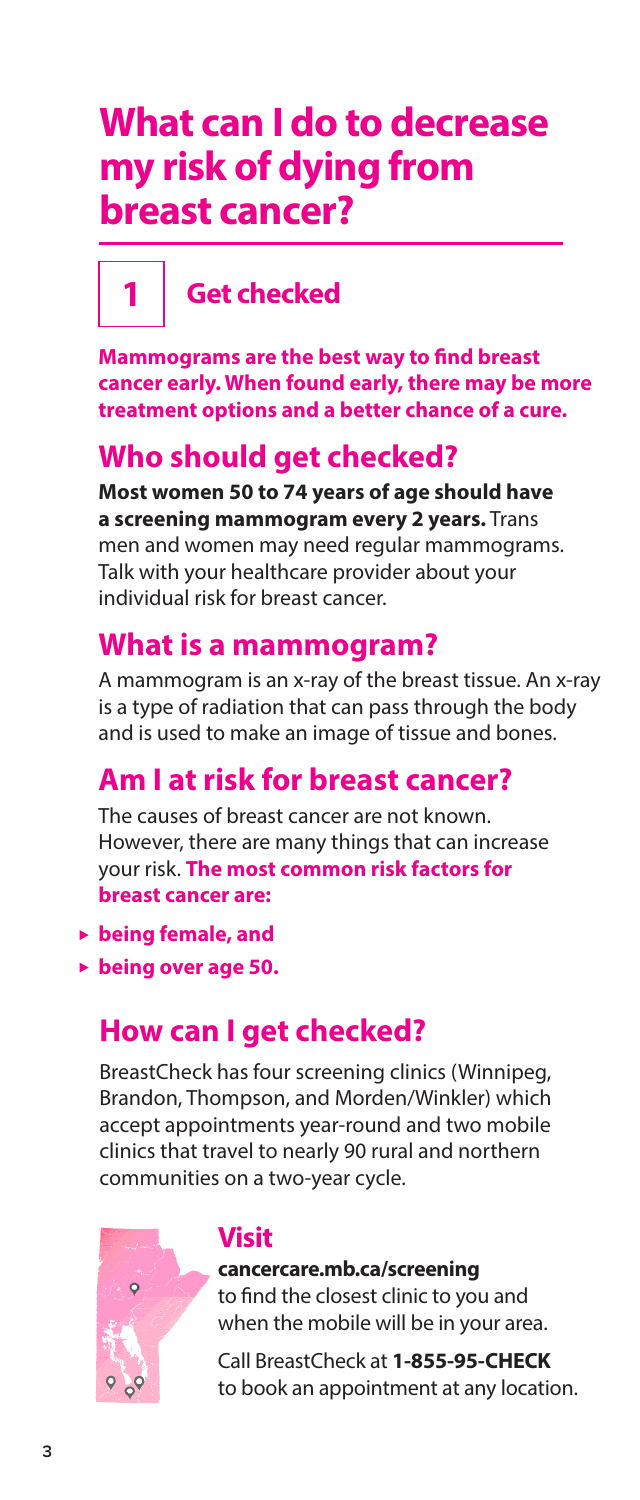## **On the day of your appointment:**



Wear a two piece outfit.



Do **not** wear deodorant, talcum powder or lotion on your breasts or underarms.

## **What can I expect at my mammogram?**

- A mammogram appointment takes between 10 and 20 minutes.
- A female technologist will ask you some health questions.
- ▶ You will need to remove your top and bra for the mammogram.
- A mammogram image shows the detail of your breast tissue from two different angles.
- During your mammogram:
	- Each breast is positioned between two plastic plates on a mammogram machine.
	- The plates are pressed together to flatten your breast. This is called compression. You may have discomfort, but know that it only lasts for a few seconds.
- Breast compression:
	- is not harmful to your breasts.
	- is used to get a clear image of the breast tissue.
	- reduces the amount of radiation needed for the mammogram.
	- is tolerable for most clients.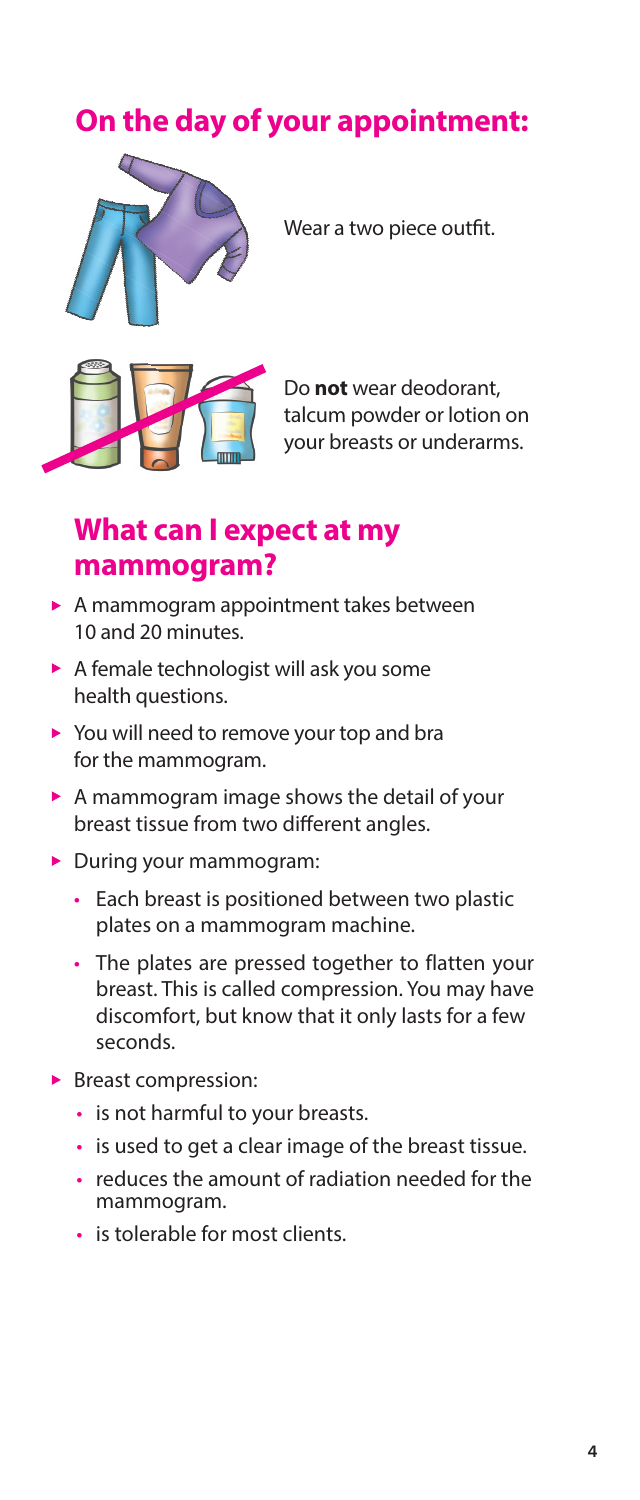

The technologist will check the quality of your mammogram images to be sure that the radiologist (doctor who looks at medical test images) can read them. You may be asked to repeat an image if it is blurry, or the breast needs to be repositioned. This will usually be done before you leave the mammogram room.

| <b>RESULT</b>   | <b>WHAT IT MEANS</b>                                                                                                      |
|-----------------|---------------------------------------------------------------------------------------------------------------------------|
| <b>Normal</b>   | No abnormalities were<br>found in the mammogram<br>images                                                                 |
| <b>Abnormal</b> | Your mammogram images<br>showed something that the<br>radiologist wants to exam-<br>ine further with follow-up<br>test(s) |
|                 | Most clients who go for<br>further tests will not have<br>breast cancer.                                                  |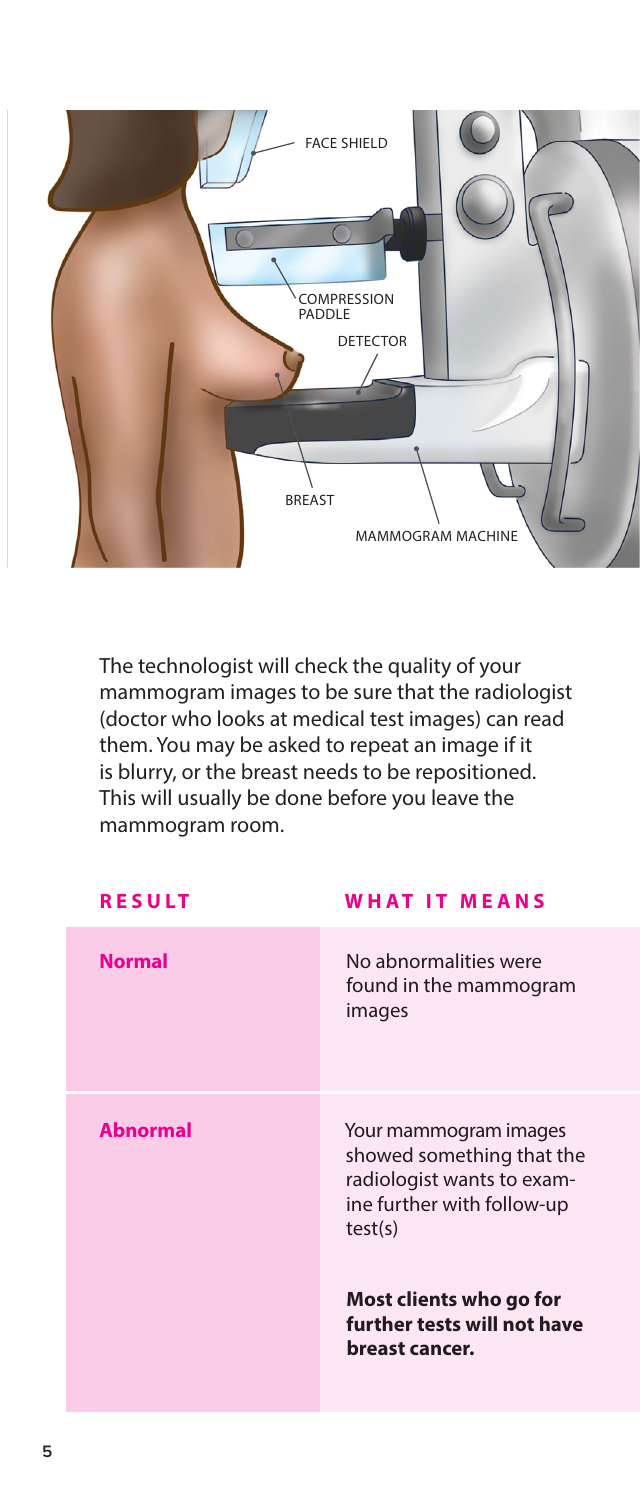## **What can I expect after my mammogram?**

- You may experience redness or bruising; this usually disappears in a few days.
- Rarely, there may be some tearing of the thin skin under the breast.
- $\blacktriangleright$  If you experience problems that do not go away after a few days, please see your healthcare provider.
- $\blacktriangleright$  If you have any questions about your appointment or your results you can contact BreastCheck.

 In the days after your mammogram, a radiologist will look at your mammogram images. Within two weeks of your mammogram, you and your healthcare provider will receive your results. Results will be either normal or abnormal. Information about breast density will also be included with your results.

While a mammogram is the best way to find breast cancer early, it does not find all cancers. It is important to know how your breasts normally look and feel so you can notice changes between mammogram appointments. See your healthcare provider if you notice any changes or have any new breast signs or symptoms.

#### **BREASTCHECK WILL**

Send you and your healthcare provider a result letter within 2 weeks.

Send you a letter within 2 years to remind you to book your next mammogram.

Within 2 weeks:

- contact you by phone with your result and follow-up test appointment information
- send you and your healthcare provider a letter with your result, and follow-up test(s) information

The next test(s) will be at a diagnostic imaging centre in Winnipeg, Brandon, Thompson, or Morden/Winkler.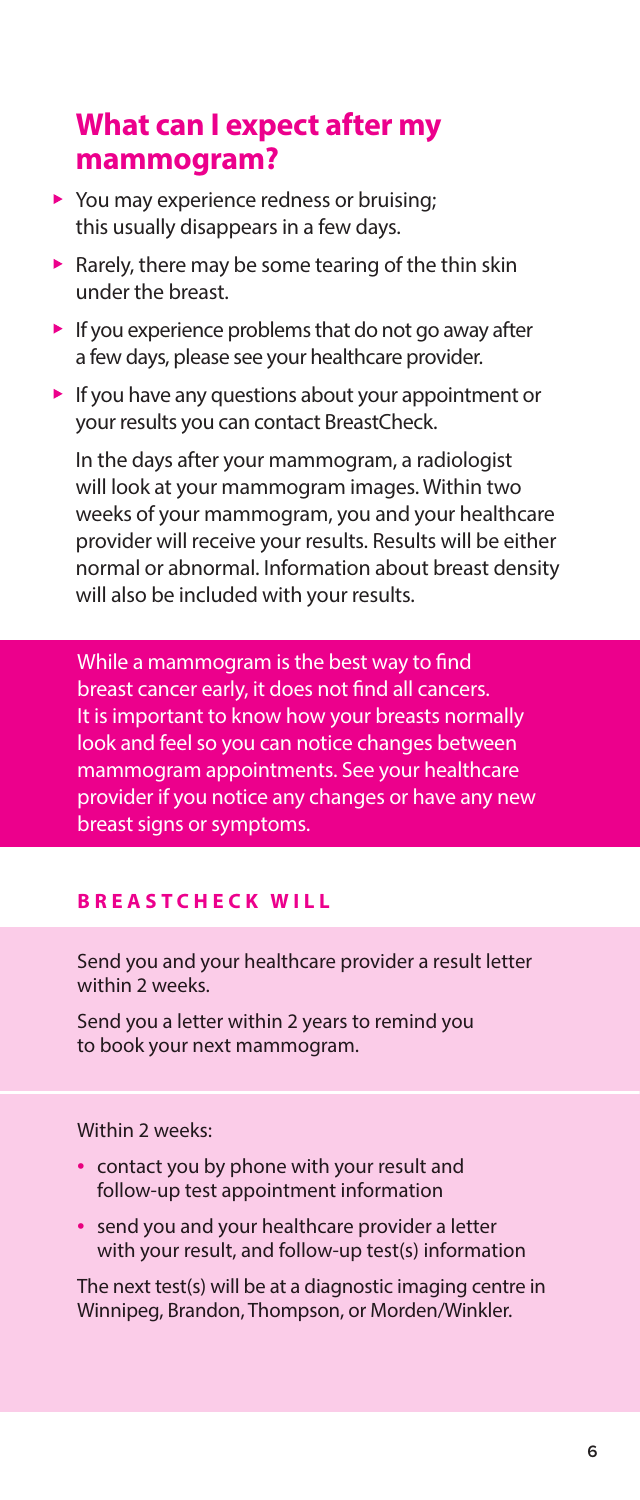## **What follow-up tests might I need?**

Most clients who need further tests will have either a:

- ▶ diagnostic mammogram, and/or an
- $\blacktriangleright$  ultrasound.

Other follow-up tests may include:

- $\blacktriangleright$  biopsy,
- magnetic resonance imaging (MRI), and/or
- surgical consultation.

## **What are the potential benefits and potential harms of regular breast cancer screening?**

#### **For most women age 50-74, the benefits of regular mammograms outweigh the harms.**

The **potential benefits** of regular screening mammography include:

- ▶ 20-30% fewer women will die from breast cancer.
- **finding breast cancer at an earlier stage.**
- $\blacktriangleright$  better treatment options.
- a better chance of survival or cure.

 Some of the **potential harms** of regular screening mammography include:

- anxiety and discomfort from the test and/or follow-up test(s).
- **IDO** low dose radiation exposure.
- not seeing a breast cancer.

#### **RADIATION**

Radiation is the way energy moves from one place to another. Radiation is found all around us - the sun, the ground and even rocks give off radiation. This type of radiation is called background radiation. A mammogram uses a low dose of radiation. The dose of radiation from a mammogram is about the same as the dose of background radiation you would receive in two months.

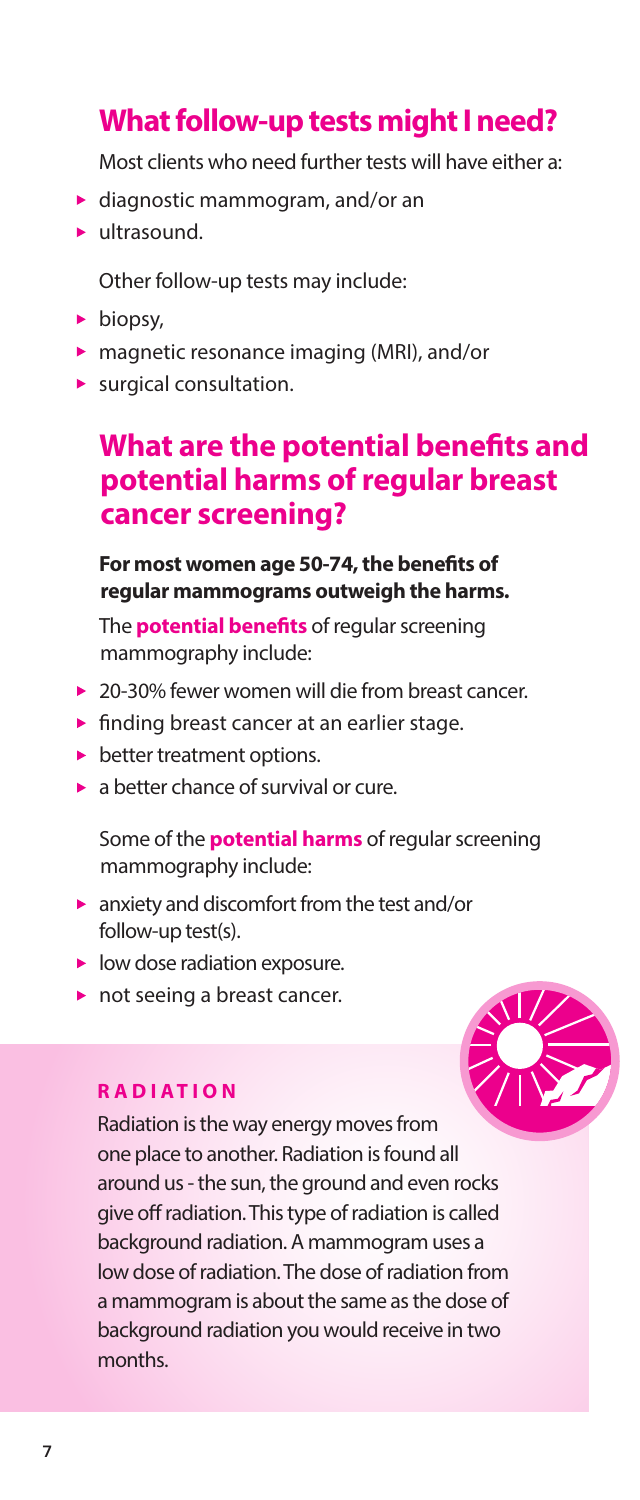# **2 Be breast aware**

## **What is normal for my breasts?**

Breast tissue extends across your chest from the underarms. Breast tissue can feel very lumpy because of fatty and non-fatty tissues that give the breast support and shape. Most of the time, lumps in the breasts are part of normal tissue.

#### **It is important to know how your breasts normally look and feel so you can notice changes.**

 Breasts go through many changes over your lifetime. Factors that can change the lumpiness or way your breasts feel include age, hormone levels, and breast-feeding. For example, as a woman ages, the balance between the amount of fatty and non-fatty tissue changes. With age, breasts have more fatty tissue.

 Cysts and fibroadenomas are common lumps felt in the breast that do **not** cause breast cancer:

- $\blacktriangleright$  a cyst is a pocket of fluid.
- $\triangleright$  a fibroadenoma is a solid lump of normal breast tissue.

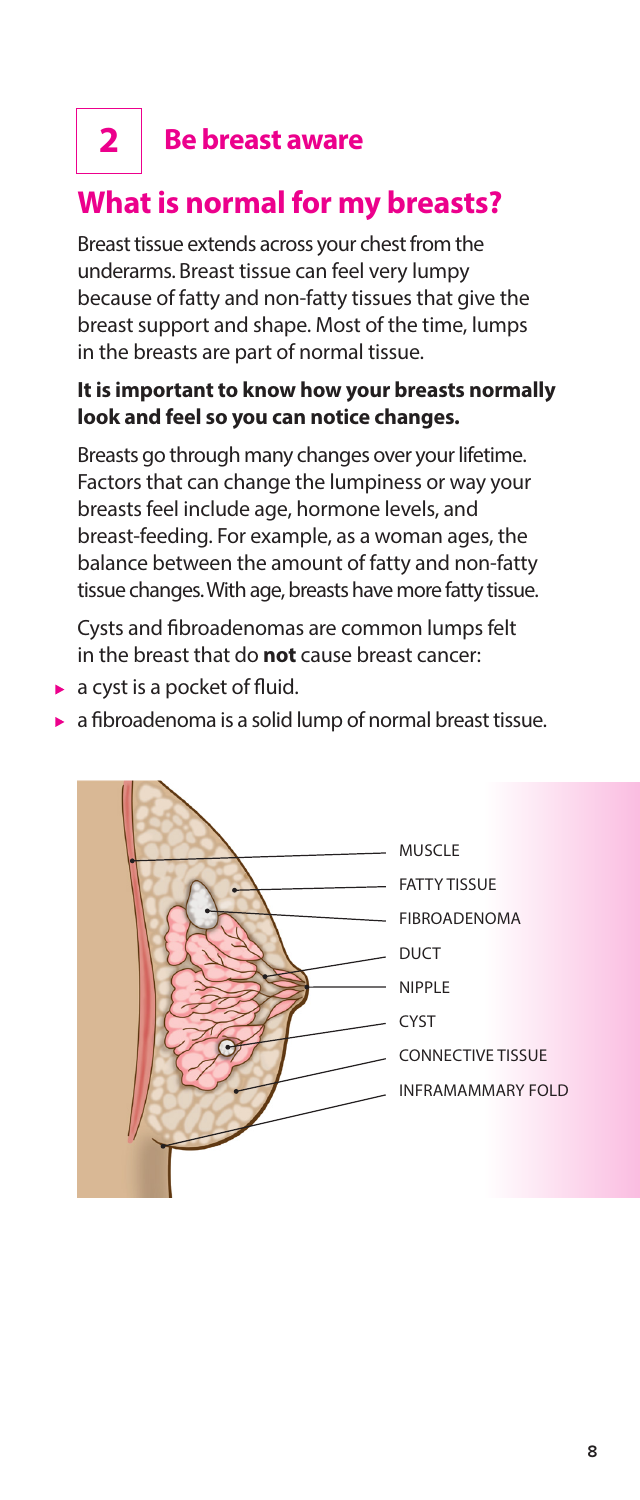It is important to know how your breasts look and feel.

**See your healthcare provider if you notice any of the changes listed below that are not normal for you, and last more than a few days.**



 Your healthcare provider will examine your breasts and determine if you need further testing. **Most lumps or changes are not cancer.**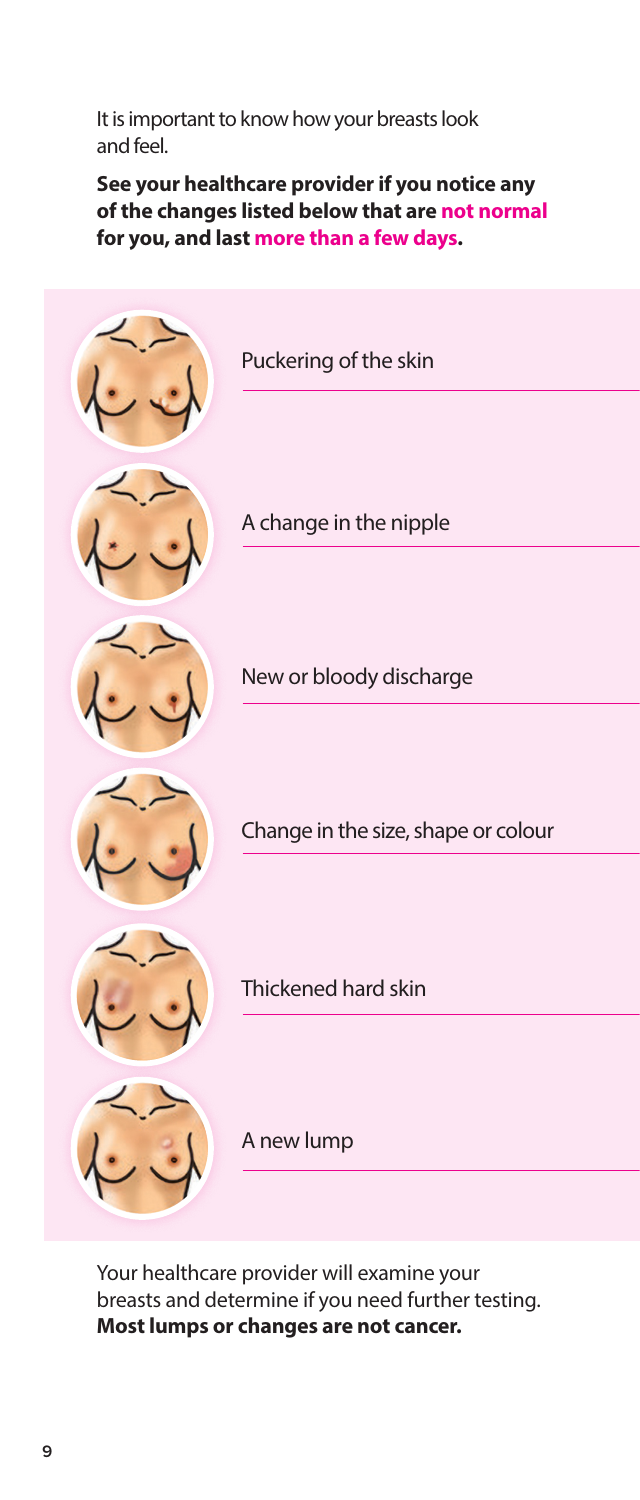# **Live a healthy lifestyle 3**

You can help reduce your risk of breast cancer with these healthy lifestyle behaviours:



Visit **cancercare.mb.ca/screening** for more information about:

- screening mammograms,
- $\blacktriangleright$  testing after a screening mammogram,
- potential benefits and potential harms of screening mammograms,
- screening locations,
- colon cancer screening (ColonCheck), and
- ▶ cervical cancer screening (CervixCheck).